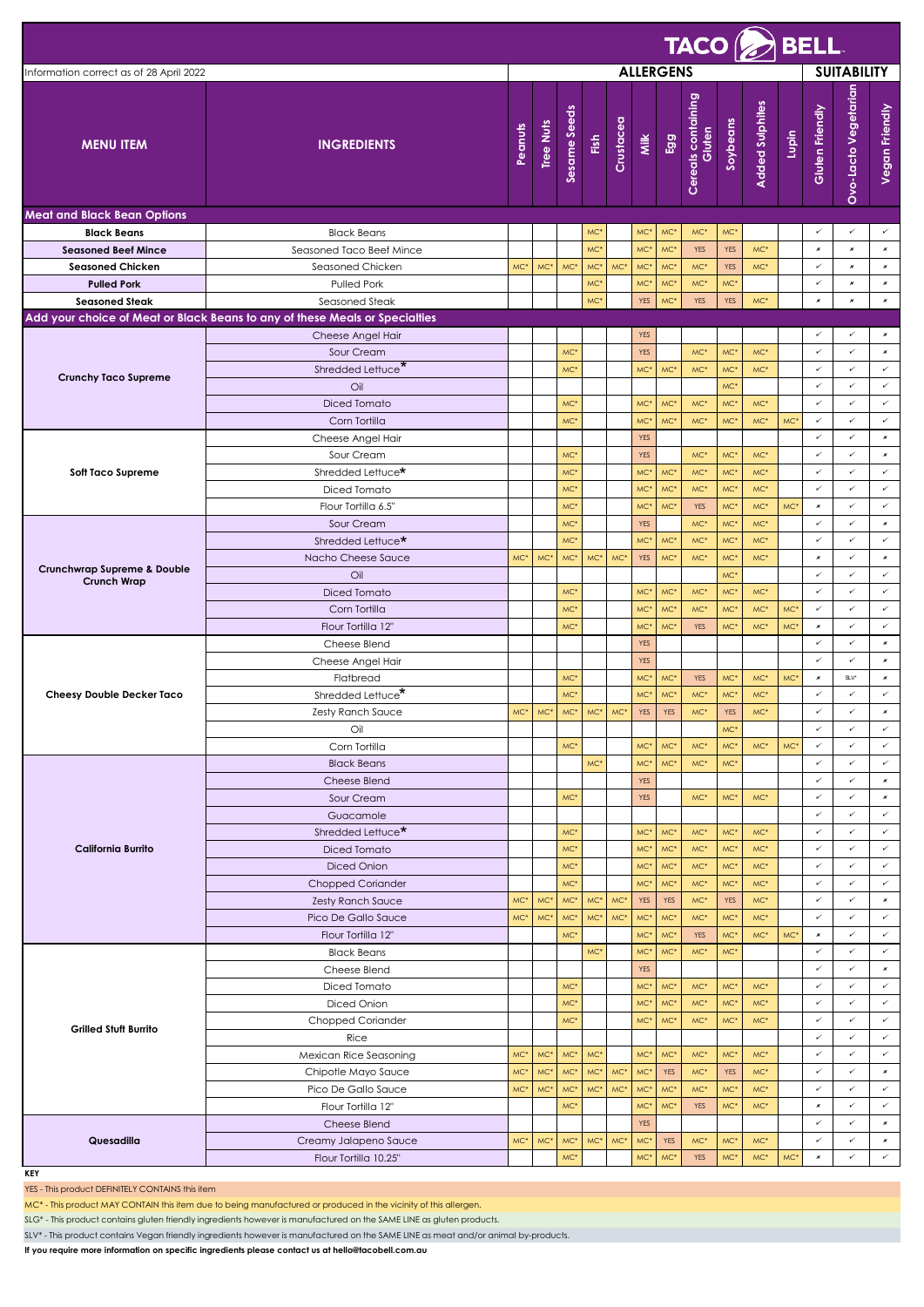|                                            | $TACO \left( \frac{1}{\sqrt{2}} \right)$ BELL                               |                 |                  |                 |                          |           |                                    |                        |                              |                                    |                        |       |                                |                      |                                   |  |
|--------------------------------------------|-----------------------------------------------------------------------------|-----------------|------------------|-----------------|--------------------------|-----------|------------------------------------|------------------------|------------------------------|------------------------------------|------------------------|-------|--------------------------------|----------------------|-----------------------------------|--|
| Information correct as of 28 April 2022    |                                                                             |                 | <b>ALLERGENS</b> |                 |                          |           |                                    |                        |                              |                                    |                        |       | <b>SUITABILITY</b>             |                      |                                   |  |
| <b>MENU ITEM</b>                           | <b>INGREDIENTS</b>                                                          | Peanuts         | <b>Tree Nuts</b> | Sesame Seeds    | $\mathop{\mathrm{Fish}}$ | Crustacea | Milk                               | Egg                    | Cereals containing<br>Gluten | Soybeans                           | <b>Added Sulphites</b> | Lupin | Gluten Friendly                | Ovo-Lacto Vegetarian | Vegan Friendly                    |  |
|                                            | Add your choice of Meat or Black Beans to any of these Meals or Specialties |                 |                  |                 |                          |           |                                    |                        |                              |                                    |                        |       |                                |                      |                                   |  |
|                                            | Chips Nacho                                                                 |                 |                  | MC <sup>®</sup> |                          |           | MC <sup>*</sup>                    | MC <sup>*</sup>        | MC*                          | MC <sup>*</sup>                    | $MC*$                  | MC*   | ✓                              | ✓                    | $\checkmark$                      |  |
|                                            | Sour Cream                                                                  |                 |                  | $MC*$           |                          |           | <b>YES</b>                         |                        | MC*                          | MC <sup>*</sup>                    | MC*                    |       | $\checkmark$<br>✓              | ✓<br>✓               | $\pmb{\varkappa}$<br>$\checkmark$ |  |
|                                            | Guacamole<br>Nacho Cheese Sauce                                             | MC*             | MC <sup>*</sup>  | MC*             | MC*                      | MC*       | <b>YES</b>                         | MC <sup>*</sup>        | MC*                          | MC <sup>*</sup>                    | $MC*$                  |       | $\pmb{\times}$                 | ✓                    | $\pmb{\varkappa}$                 |  |
| <b>Stacked Nachos Tortilla Chips &amp;</b> | Oil                                                                         |                 |                  |                 |                          |           |                                    |                        |                              | MC <sup>*</sup>                    |                        |       | ✓                              | ✓                    | $\checkmark$                      |  |
| <b>Grande Nachos Supreme</b>               | Diced Tomato                                                                |                 |                  | MC*             |                          |           | MC <sup>*</sup>                    | MC <sup>*</sup>        | $MC^*$                       | MC*                                | MC*                    |       | ✓                              | ✓                    | $\checkmark$                      |  |
|                                            | Diced Onion                                                                 |                 |                  | MC*             |                          |           | MC <sup>*</sup>                    | MC <sup>*</sup>        | $MC^*$                       | MC <sup>*</sup>                    | MC*                    |       | $\checkmark$                   | ✓                    | $\checkmark$                      |  |
|                                            | <b>Chopped Coriander</b>                                                    |                 |                  | $MC*$           |                          |           | MC <sup>*</sup>                    | MC*                    | $MC^*$                       | MC <sup>*</sup>                    | $MC^*$                 |       | ✓                              | ✓                    | $\checkmark$                      |  |
|                                            | Pico De Gallo Sauce                                                         | MC*             | MC'              | MC*             | $MC^*$                   | $MC^*$    | MC <sup>*</sup>                    | MC*                    | $MC*$                        | MC <sup>*</sup>                    | MC*                    |       | ✓                              | ✓                    | ✓                                 |  |
|                                            | Chips Straight Cut                                                          |                 |                  |                 |                          |           | MC <sup>*</sup>                    |                        | MC <sup>*</sup>              | MC <sup>*</sup>                    | MC*                    |       | $SLG^*$                        | ✓                    | $\checkmark$                      |  |
|                                            | Sour Cream                                                                  |                 |                  | $MC*$           |                          |           | <b>YES</b>                         |                        | $MC^*$                       | MC <sup>*</sup>                    | MC*                    |       | $\checkmark$                   | ✓                    | $\pmb{\times}$                    |  |
|                                            | Guacamole                                                                   |                 |                  |                 |                          |           |                                    |                        |                              |                                    |                        |       | ✓                              | ✓                    | $\checkmark$                      |  |
| <b>Stacked Nachos Hot Chips</b>            | Nacho Cheese Sauce<br>Oil                                                   | MC*             | $MC*$            | $MC*$           | $MC^*$                   | MC*       | <b>YES</b>                         | MC <sup>*</sup>        | MC*                          | MC <sup>*</sup><br>MC <sup>*</sup> | MC*                    |       | $\pmb{\times}$<br>$\checkmark$ | ✓<br>✓               | $\pmb{\varkappa}$<br>$\checkmark$ |  |
|                                            | Diced Tomato                                                                |                 |                  | MC <sup>*</sup> |                          |           | MC <sup>*</sup>                    | MC <sup>*</sup>        | MC*                          | MC <sup>*</sup>                    | $MC*$                  |       | ✓                              | ✓                    | $\checkmark$                      |  |
|                                            | Diced Tomato                                                                |                 |                  | MC <sup>*</sup> |                          |           | MC <sup>*</sup>                    | MC*                    | MC*                          | MC <sup>*</sup>                    | MC*                    |       | ✓                              | ✓                    | $\checkmark$                      |  |
|                                            | <b>Chopped Coriander</b>                                                    |                 |                  | MC*             |                          |           | MC*                                | MC*                    | $MC*$                        | MC <sup>*</sup>                    | MC*                    |       | ✓                              | ✓                    | $\checkmark$                      |  |
|                                            | Pico De Gallo Sauce                                                         | MC*             | MC <sup>*</sup>  | MC*             | MC*                      | MC*       | MC <sup>*</sup>                    | MC <sup>*</sup>        | MC*                          | MC <sup>*</sup>                    | MC*                    |       | ✓                              | ✓                    | $\checkmark$                      |  |
|                                            | <b>Black Beans</b>                                                          |                 |                  |                 | MC*                      |           | MC <sup>*</sup>                    | MC <sup>*</sup>        | $MC^*$                       | MC*                                |                        |       | $\checkmark$                   | ✓                    | $\checkmark$                      |  |
|                                            | Cheese Angel Hair                                                           |                 |                  |                 |                          |           | <b>YES</b>                         |                        |                              |                                    |                        |       | $\checkmark$                   | ✓                    | $\pmb{\varkappa}$                 |  |
|                                            | Sour Cream                                                                  |                 |                  | MC*             |                          |           | <b>YES</b>                         |                        | MC*                          | MC <sup>*</sup>                    | MC*                    |       | $\checkmark$                   | ✓                    | $\pmb{\varkappa}$                 |  |
|                                            | Guacamole                                                                   |                 |                  |                 |                          |           |                                    |                        |                              |                                    |                        |       | ✓                              | ✓                    | $\checkmark$                      |  |
|                                            | Shredded Lettuce*                                                           |                 |                  | MC <sup>*</sup> |                          |           | MC <sup>*</sup>                    | MC <sup>*</sup>        | MC*                          | MC <sup>*</sup>                    | MC*                    |       | ✓                              | ✓                    | $\checkmark$                      |  |
|                                            | Diced Tomato                                                                |                 |                  | MC*             |                          |           | MC <sup>*</sup>                    | MC <sup>*</sup>        | MC*                          | MC*                                | MC*                    |       | $\checkmark$<br>✓              | ✓<br>✓               | $\checkmark$<br>$\checkmark$      |  |
| <b>Burrito Bowl</b>                        | Diced Onion<br><b>Chopped Coriander</b>                                     |                 |                  | MC*<br>MC*      |                          |           | MC <sup>*</sup><br>MC <sup>*</sup> | MC*<br>MC <sup>*</sup> | $MC^*$<br>MC*                | MC*<br>MC <sup>*</sup>             | $MC^*$<br>$MC*$        |       | ✓                              | ✓                    | $\checkmark$                      |  |
|                                            | Pico De Gallo Sauce                                                         | MC*             | MC <sup>*</sup>  | $MC*$           | MC*                      | MC*       | MC <sup>*</sup>                    | MC*                    | MC <sup>*</sup>              | MC <sup>*</sup>                    | $MC*$                  |       | ✓                              | ✓                    | $\checkmark$                      |  |
|                                            | Zesty Ranch Sauce                                                           | MC <sup>*</sup> | MC'              | MC <sup>*</sup> | MC*                      | MC*       | <b>YES</b>                         | <b>YES</b>             | $MC*$                        | <b>YES</b>                         | MC*                    |       | ✓                              | ✓                    | $\pmb{\varkappa}$                 |  |
|                                            | Rice                                                                        |                 |                  |                 |                          |           |                                    |                        |                              |                                    |                        |       | ✓                              | ✓                    | $\checkmark$                      |  |
|                                            | Mexican Rice Seasoning                                                      |                 |                  | MC* MC* MC* MC* |                          |           | MC*                                | MC <sup>*</sup>        | MC*                          | MC*                                | MC*                    |       | ✓                              |                      |                                   |  |
|                                            | Chips Nacho                                                                 |                 |                  | MC*             |                          |           | MC <sup>*</sup>                    | MC <sup>*</sup>        | $MC^{\ast}$                  | MC*                                | $MC^*$                 | MC*   | ✓                              | ✓                    | ✓                                 |  |
|                                            | Oil                                                                         |                 |                  |                 |                          |           |                                    |                        |                              | MC <sup>*</sup>                    |                        |       | $\checkmark$                   | ✓                    | $\checkmark$                      |  |
|                                            | Mexican Rice Seasoning                                                      | $MC^*$          | $MC^*$           | $MC^*$          | MC <sup>*</sup>          |           | MC <sup>*</sup>                    | MC*                    | $MC^*$                       | $MC*$                              | $MC^*$                 |       | $\checkmark$                   | ✓                    | $\checkmark$                      |  |
|                                            | <b>Black Beans</b>                                                          |                 |                  |                 | MC <sup>*</sup>          |           | MC <sup>*</sup>                    | MC*                    | $MC^*$                       | MC*                                |                        |       | ✓                              | ✓                    | ✓                                 |  |
|                                            | Cheese Blend                                                                |                 |                  |                 |                          |           | <b>YES</b>                         |                        |                              |                                    |                        |       | ✓                              | ✓                    | $\pmb{\varkappa}$                 |  |
|                                            | Sour Cream                                                                  |                 |                  | $MC^{\ast}$     |                          |           | <b>YES</b>                         |                        | $MC^*$                       | MC*                                | $MC^*$                 |       | $\checkmark$<br>✓              | ✓<br>✓               | $\pmb{\times}$                    |  |
|                                            | Guacamole<br>Pico De Gallo Sauce                                            | MC*             | MC*              | MC*             | $MC^*$                   | $MC^*$    | $MC^{\ast}$                        | MC*                    | MC*                          | MC*                                | $MC*$                  |       | ✓                              | ✓                    | $\checkmark$<br>$\checkmark$      |  |
|                                            | Diced Tomato                                                                |                 |                  | $MC*$           |                          |           | MC <sup>*</sup>                    | MC*                    | $MC^*$                       | MC*                                | $MC^*$                 |       | $\checkmark$                   | ✓                    | $\checkmark$                      |  |
| <b>Boss Burrito</b>                        | Diced Onion                                                                 |                 |                  | MC*             |                          |           | MC <sup>*</sup>                    | MC*                    | MC*                          | MC <sup>*</sup>                    | MC*                    |       | ✓                              | ✓                    | $\checkmark$                      |  |
|                                            | <b>Chopped Coriander</b>                                                    |                 |                  | $MC*$           |                          |           | MC <sup>*</sup>                    | MC*                    | $MC^*$                       | MC*                                | $MC^*$                 |       | ✓                              | ✓                    | $\checkmark$                      |  |
|                                            | <b>Zesty Ranch Sauce</b>                                                    | $MC*$           | MC*              | $\mathsf{MC}^*$ | $MC^*$                   | $MC^*$    | <b>YES</b>                         | YES                    | $MC^*$                       | <b>YES</b>                         | $MC*$                  |       | $\checkmark$                   | ✓                    | $\pmb{\mathsf{x}}$                |  |
|                                            | Rice                                                                        |                 |                  |                 |                          |           |                                    |                        |                              |                                    |                        |       | ✓                              | ✓                    | $\checkmark$                      |  |
|                                            | Mexican Rice Seasoning                                                      | $MC*$           | $MC*$            | $MC^*$          | $MC*$                    |           | MC <sup>*</sup>                    | MC*                    | $MC^*$                       | MC*                                | $MC^*$                 |       | ✓                              | ✓                    | $\checkmark$                      |  |
|                                            | Flour Tortilla 12"                                                          |                 |                  | $MC*$           |                          |           | MC <sup>*</sup>                    | MC <sup>*</sup>        | <b>YES</b>                   | MC*                                | $MC^{\ast}$            | MC*   | $\pmb{\varkappa}$              | ✓                    | $\checkmark$                      |  |
| <b>Snackaritos, Chips and Dips</b>         |                                                                             |                 |                  |                 |                          |           |                                    |                        |                              |                                    |                        |       |                                |                      |                                   |  |
| <b>Crunchy Taco</b><br><b>Cheesy Swirl</b> | Cheese Angel Hair                                                           |                 |                  |                 |                          |           | <b>YES</b>                         |                        |                              |                                    |                        |       |                                | ✓                    | $\pmb{\times}$                    |  |
|                                            | Shredded Lettuce*                                                           |                 |                  | $MC*$           |                          |           | MC <sup>*</sup>                    | MC <sup>*</sup>        | $MC^*$                       | MC <sup>*</sup>                    | MC*                    |       | ✓                              | ✓                    | $\checkmark$                      |  |
|                                            | Seasoned Taco Beef Mince                                                    |                 |                  |                 | MC <sup>*</sup>          |           | MC*                                | MC*                    | <b>YES</b>                   | <b>YES</b>                         | $MC^*$                 |       | $\pmb{\mathsf{x}}$<br>✓        | $\pmb{\times}$<br>✓  | $\pmb{\times}$<br>$\checkmark$    |  |
|                                            | Oil<br>Corn Tortilla                                                        |                 |                  | $MC*$           |                          |           | MC <sup>*</sup>                    | MC <sup>*</sup>        | MC*                          | MC*<br>MC <sup>*</sup>             | MC*                    | MC*   | ✓                              | ✓                    | $\checkmark$                      |  |
|                                            | Cheese Angel Hair                                                           |                 |                  |                 |                          |           | <b>YES</b>                         |                        |                              |                                    |                        |       | $\checkmark$                   | ✓                    | $\pmb{x}$                         |  |
|                                            | Mexican Rice Seasoning                                                      | MC*             | $MC*$            | $MC^*$          | MC <sup>*</sup>          |           | MC <sup>*</sup>                    | MC*                    | $MC^*$                       | MC*                                | MC*                    |       | $\checkmark$                   | ✓                    | $\checkmark$                      |  |
|                                            | Flour Tortilla 6.5"                                                         |                 |                  | $MC*$           |                          |           | MC <sup>*</sup>                    | MC <sup>*</sup>        | <b>YES</b>                   | MC <sup>*</sup>                    | $MC^*$                 | $MC*$ | $\pmb{\mathsf{x}}$             | ✓                    | $\checkmark$                      |  |

**KEY**

YES - This product DEFINITELY CONTAINS this item

MC\* - This product MAY CONTAIN this item due to being manufactured or produced in the vicinity of this allergen.

SLG\* - This product contains gluten friendly ingredients however is manufactured on the SAME LINE as gluten products.

SLV\* - This product contains Vegan friendly ingredients however is manufactured on the SAME LINE as meat and/or animal by-products.

**If you require more information on specific ingredients please contact us at hello@tacobell.com.au**